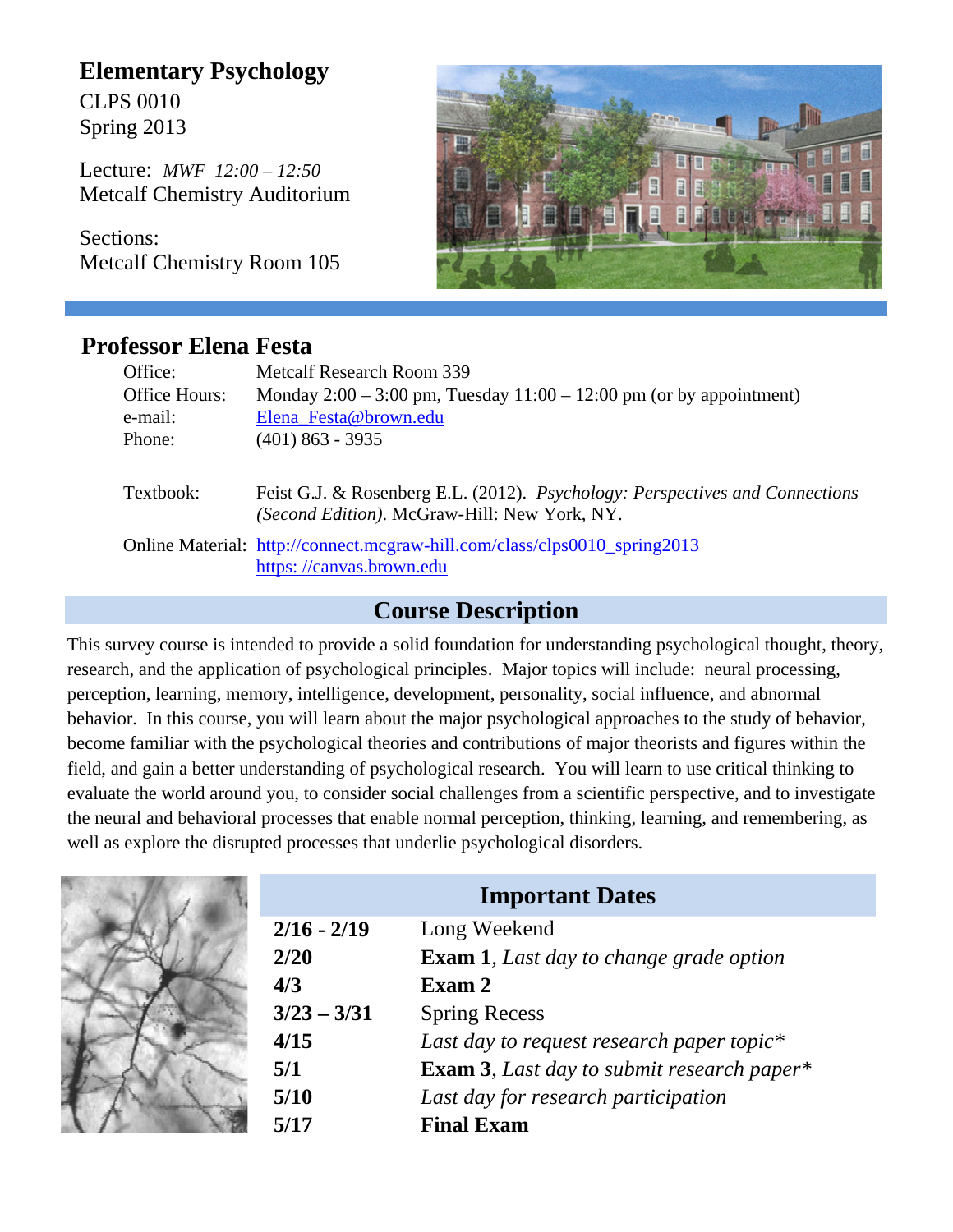## **Course Expectations & Policies**

#### *Lectures:*

The major expectation is that you have read the assigned readings thoroughly before class so as to facilitate your understanding of the lecture material. There will be some (but not complete) overlap between the readings and the lecture material. I will post my lecture slides to the Canvas website prior to each class. Please note that my slides tend to have few words and will not substitute for attending my lectures. From time-to-time, I may also post links to interesting web articles or supplementary research articles relevant to the different topics described in class. Feel free to send me links to news items that you discover that you think relevant and would like to share with the class.

#### *Section Meetings:*

TAs will lead one-hour section meetings each week. These meetings will provide supplementary material that will complement and reinforce ideas and concepts presented in lecture. You will also be given some opportunities to get hands-on experience, and to observe demonstrations of phenomena discussed in lecture. Written assignments (due in section the following week) will accompany some of these demonstrations and hands-on experiences. You are expected to attend section meetings each week, contribute to discussions of material, and complete all assigned work.

#### *Office Hours:*

I encourage you to come see me and/or your section TA, if you have questions or issues. Please do not wait to see us if you are struggling with the material. Both the TAs and I will be available to meet with you during our weekly office hours throughout the semester. You may e-mail us as well, but do not expect instant responses (particularly the night before an exam); I tend to respond to e-mails within a day or so.

#### *Exams:*

The three in-class exams and one final exam must be taken on the dates scheduled (see important dates section above). Because you are allowed to drop your lowest exam grade, **no make-up exams will be given**. Extreme cases of personal illness, emergency, or family crisis will be handled on a case-by-case basis; notify me as soon as possible and expect to submit a dean's note or a physician's note. You should double-check the exam schedule prior to registering for this class; travel plans are not considered a reasonable excuse for missing an exam. If necessary, make-up exams will be administered by the Registrar's office in the  $2<sup>nd</sup>$  week of the subsequent academic term. Full description of Brown's make-up exam policy is provided at: http://brown.edu/Administration/Dean\_of\_the\_College/academic\_standing/exam\_excuses.php.

#### *Accommodations:*

If you have a documented learning difference which requires special accommodations, it is your responsibility to see me early in the semester so that I can make necessary arrangements. Bring a current copy of your academic accommodations letter from Disability Support Services.

#### *Late Assignments:*

To promote fair and equal treatment, late assignments will be penalized one point on the 3-point grading scale used for each section assignment. Assignments that are more than 7 days late will not be graded and will receive no credit. You will need to make arrangements with your section TA to submit late assignments.

#### *Excused Absences:*

If you are on a sports team and your sports-related travel requires that you miss class, please meet with me early in the semester and inform me of the dates of your absences. These missed classes and/or section meetings will count as excused absences and will not impact your class participation grade. However, you will still be responsible for all material covered in the missed classes or section meetings.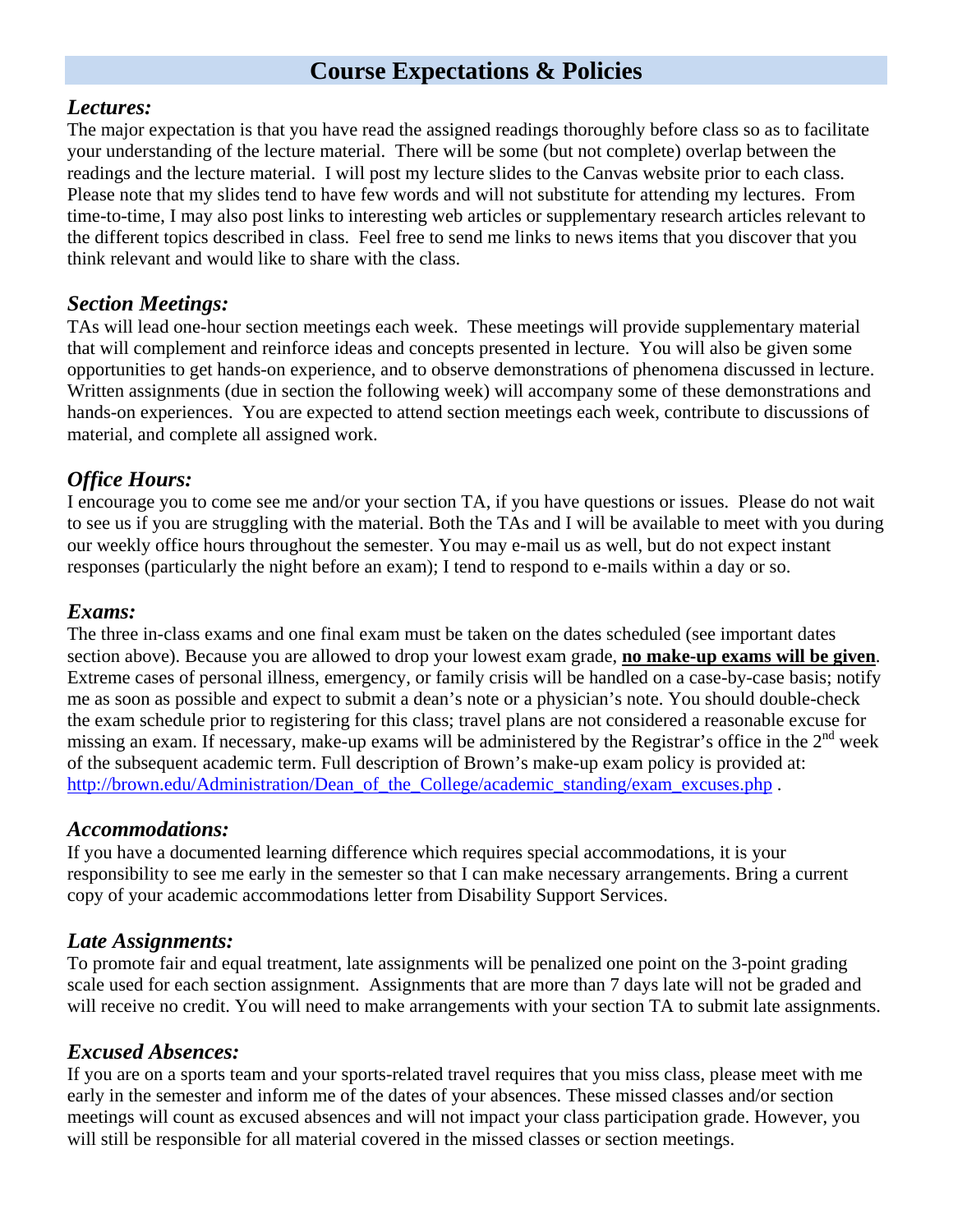## **Grades and Evaluation**

Your performance in this course will be based on your performance on the in-class exams, the cumulative final exam, attendance and participation of section meetings, written section assignments, online Connect activities, and research participation.

**In-Class Exams** – There will be three non-cumulative exams in this course. The exams will cover material from assigned readings, lectures and section meetings within each portion of the course. They will include objective questions (True/False, Multiple Choice, Fill-in the Blank), short-answers and/or a longer essay question. Although they are non-cumulative, they will assume knowledge of earlier portions of the course. Each exam will account for 18% of your final grade.

**Final Exam** – The final exam will assess your understanding of all material presented in the course, and will account for 18% of your final grade. As on the in-class exams, the final exam will include objective questions (True/False, Multiple Choice, Fill-in the Blank), short-answers and/or a longer essay question. However, the exam will focus on integration of concepts that were covered throughout the semester.

**Section Participation** – Participation in section meetings will account for 18% of your final grade. TAs will take attendance at section meetings and make note of your attention and verbal participation in each section discussion. They will also evaluate each of your written assignments on a 3-point scale (*0=missing, 1=minimal, 2=average, 3=excellent performance*). They will then provide a written assessment with total scores for each of these performance measures (attendance, participation, assignments) to me at the end of the semester.

**Online Connect Activities** – Students must register at the Connect website to gain access. Activities are to be completed independently by the due dates provided, and will account for 5% of your final grade

**Research Participation** – Students are expected to participate as a subject in three hours of research to experience behavioral research first-hand. Alternatively, students may choose to write a 2-3 type-written paper on a topic of my choice discussing some issue regarding the use of human subjects in psychological research. If you choose this option, you will need to contact me before **April 15th** to receive a topic question to discuss and the paper must be turned in by **May 1st**. Research participation must be completed by **May**  10<sup>th</sup>. This component of the course will account for 5% of your final grade. See the Canvas website for additional information on how to register for SONA to sign-up for research studies.

**Final Grade Calculation** – Each exam is graded on a curve based upon the distribution of class scores. Students may choose not to take the final exam (or any in-class exam), and have the remaining 3 exam scores equally weighted an additional 6% in the final grade calculation.

| <b>Grade Breakdown</b>           |        |
|----------------------------------|--------|
| <b>3 In-class Exams</b>          | 54%    |
| <b>Final Exam</b>                | $18\%$ |
| <b>Section Participation</b>     | $18\%$ |
| <b>Online Connect Activities</b> | 5%     |
| <b>Research Participation</b>    | 5%     |

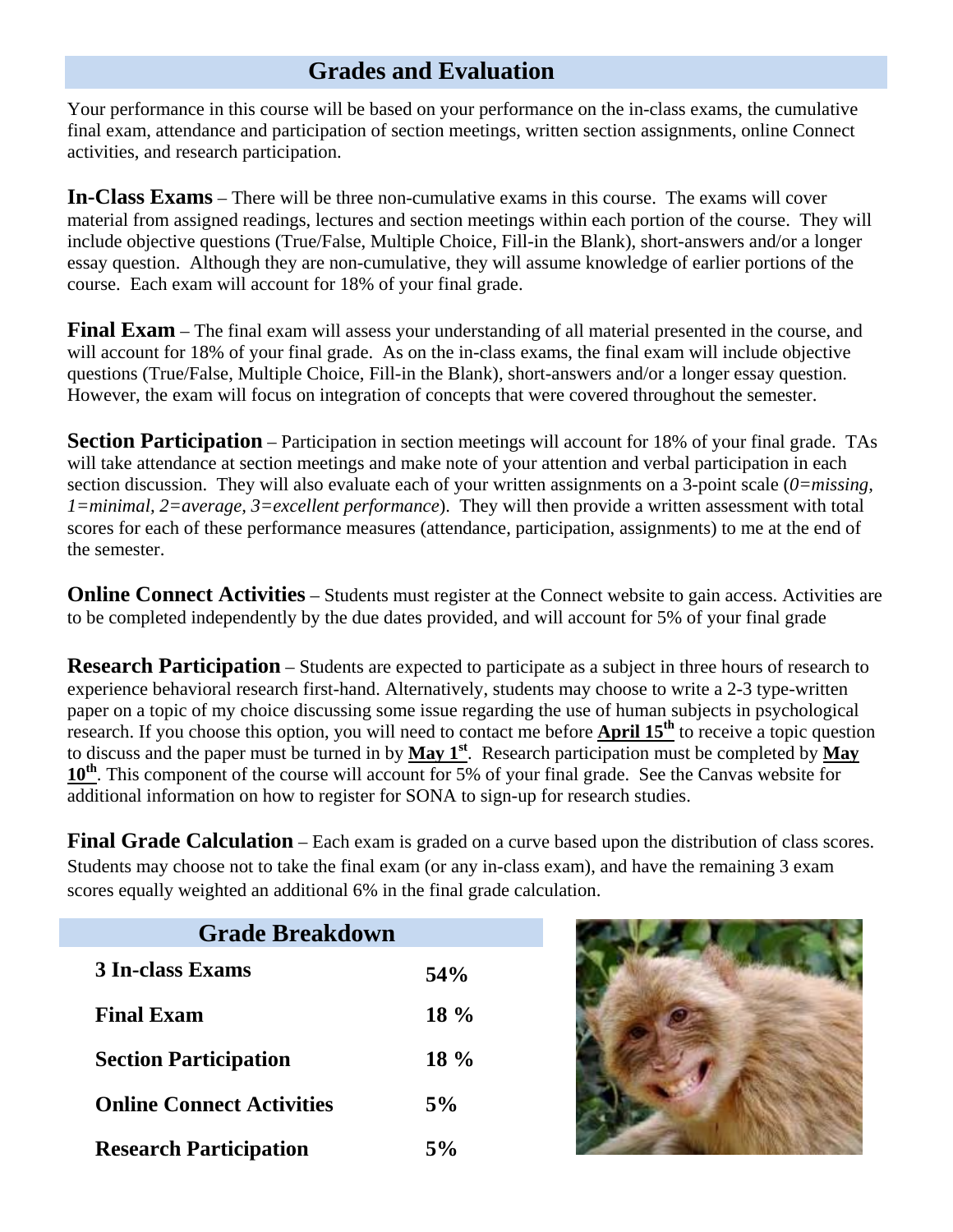# **Lecture Topics & Readings**

| <b>Dates</b>       | <b>Topic</b>                             | <b>Readings</b> |
|--------------------|------------------------------------------|-----------------|
|                    |                                          |                 |
| Jan. 23            | Introduction                             | Chapter 1       |
| Jan. $25$ – Feb. 1 | <b>Conducting Research in Psychology</b> | Chapter 2       |
| Feb. $4-6$         | <b>Biology of Behavior</b>               | Chapter 3       |
| Feb. $8 - 15$      | <b>Sensation &amp; Perception</b>        | Chapter 4       |
| <b>February 20</b> | <b>EXAM1</b>                             |                 |

| April 3        | EXAM <sub>2</sub>    |            |
|----------------|----------------------|------------|
| Apr. $1$       | Intelligence**       | Chapter 10 |
| Mar. $18 - 22$ | Language and Thought | Chapter 9  |
| Mar. $11 - 15$ | Learning             | Chapter 8  |
| Mar. $4-8$     | Memory               | Chapter 7  |
| Mar. $1$       | Consciousness**      | Chapter 6  |
| Feb. $22 - 27$ | Human Development    | Chapter 5  |

| May 1          | <b>EXAM3</b>                                |            |
|----------------|---------------------------------------------|------------|
| Apr. $24 - 29$ | <b>Treatment of Psychological Disorders</b> | Chapter 16 |
| Apr. $17 - 22$ | <b>Psychological Disorders</b>              | Chapter 15 |
| Apr. $10 - 15$ | Social Behavior                             | Chapter 14 |
| Apr. $5 - 8$   | Personality                                 | Chapter 13 |
|                |                                             |            |

**May 17** FINAL EXAM